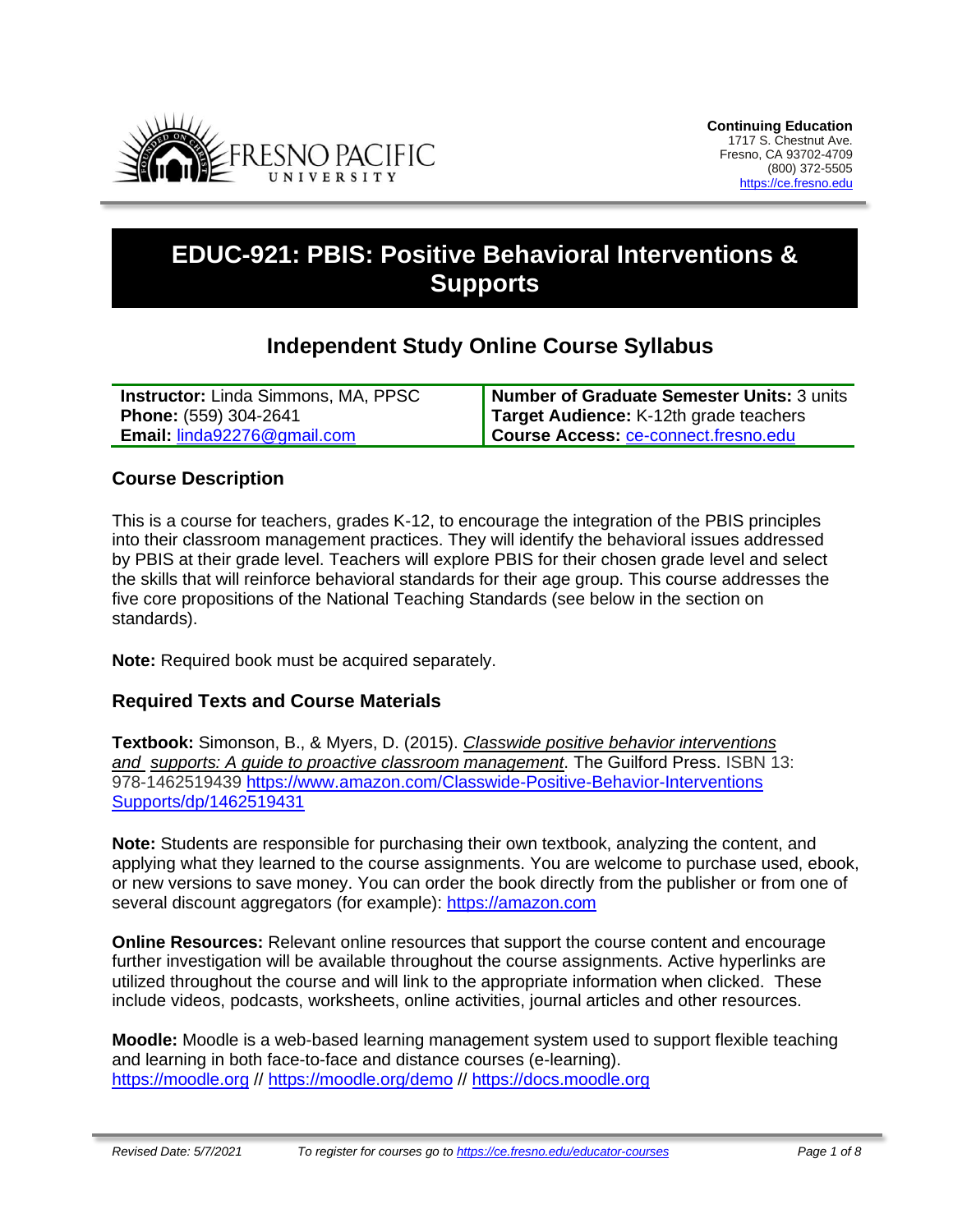# **Course Dates**

Self-paced; students may enroll at any time and take up to one year, from the date of registration, to complete assignments. Students may complete assignments in no less than three weeks for a 3 unit course (one week per unit).

#### **National Standards Addressed in This Course**

#### **National Board for Professional Teaching Standards (NBPTS)**

[\(http://www.nbpts.org/standards-five-core-propositions/\)](http://www.nbpts.org/standards-five-core-propositions/)

First published in 1989 and updated in 2016, *[What Teachers Should Know and Be Able to Do](http://www.accomplishedteacher.org/)* articulates the National Board's Five Core Propositions for teaching. The Five Core Propositions comparable to medicine's Hippocratic Oath — set forth the profession's vision for accomplished teaching. Together, the propositions form the basis of all National Board Standards and the foundation for National Board Certification. Course assignments have been designed so students can demonstrate excellence against these professional teaching standards whenever possible.

- Proposition 1: Teachers are committed to students and their learning
- Proposition 2: Teachers know the subject they teach and how to teach those subjects to students
- Proposition 3: Teachers are responsible for managing and monitoring student learning
- Proposition 4: Teachers think systematically about their practice and learn from experience
- Proposition 5: Teachers are members of learning communities

# **Continuing Education Student Learning Outcomes (CE-SLO)**

| CE-SLO 1            | Demonstrate proficient written communication by articulating a clear focus,<br>synthesizing arguments, and utilizing standard formats in order to inform and<br>persuade others, and present information applicable to targeted use.                                       |
|---------------------|----------------------------------------------------------------------------------------------------------------------------------------------------------------------------------------------------------------------------------------------------------------------------|
| CE-SLO <sub>2</sub> | Demonstrate comprehension of content-specific knowledge and the ability to<br>apply it in theoretical, personal, professional, or societal contexts.                                                                                                                       |
| CE-SLO <sub>3</sub> | Reflect on their personal and professional growth and provide evidence of how<br>such reflection is utilized to manage personal and professional improvement.                                                                                                              |
| CE-SLO 4            | Apply critical thinking competencies by generating probing questions,<br>recognizing underlying assumptions, interpreting and evaluating relevant<br>information, and applying their understandings to the professional setting.                                           |
| CE-SLO <sub>5</sub> | Reflect on values that inspire high standards of professional and ethical<br>behavior as they pursue excellence in applying new learning to their chosen<br>field.                                                                                                         |
| CE-SLO <sub>6</sub> | Identify information needed in order to fully understand a topic or task, organize<br>that information, identify the best sources of information for a given enquiry,<br>locate and critically evaluate sources, and accurately and effectively share that<br>information. |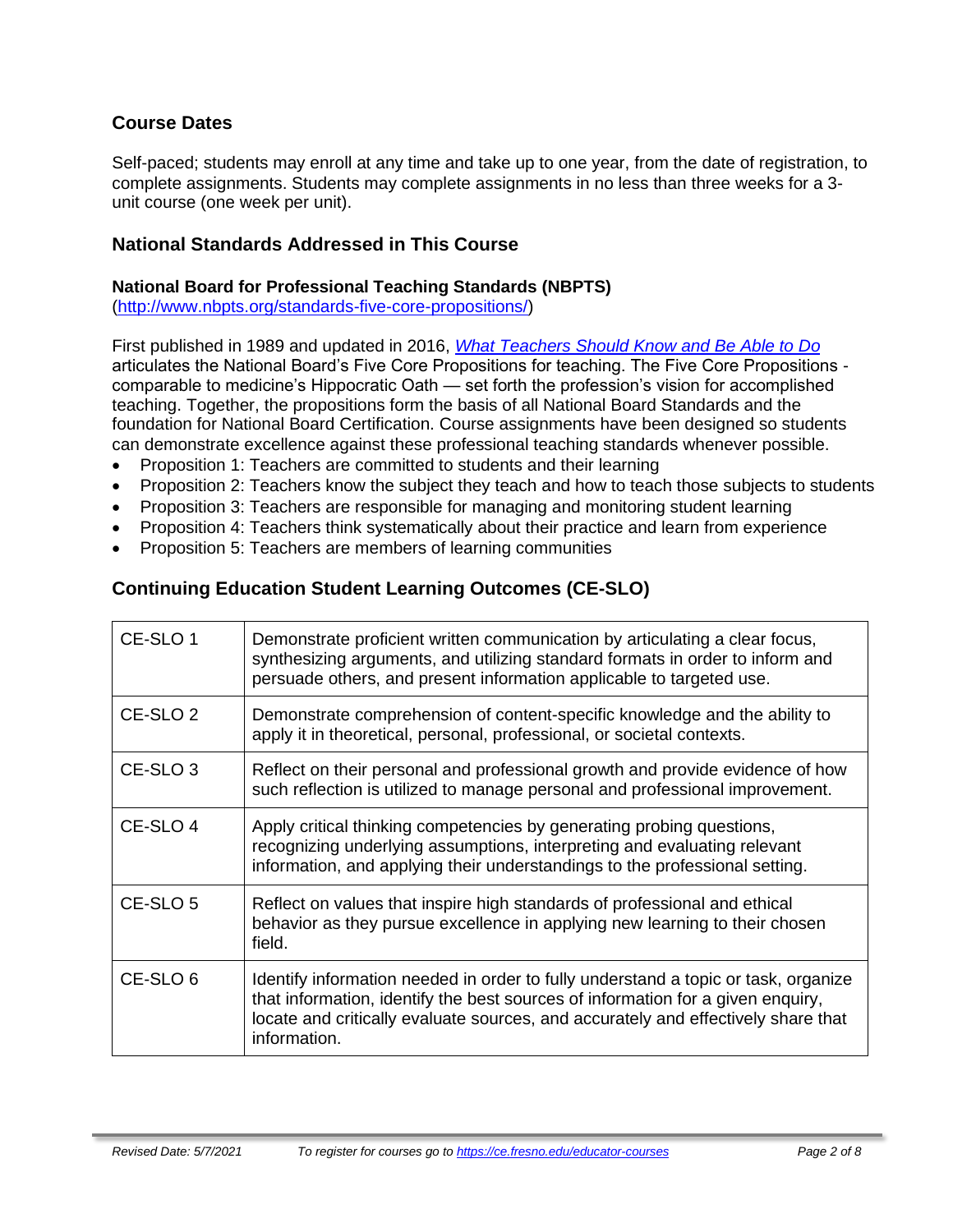# **Course Student Learning Outcomes (C-SLO)**

|                    | <b>Student Learning Outcomes for This Course</b><br>By the end of this course student will be able to:                                                                                             | <b>National Standards</b><br>Addressed* | <b>CE-SLO</b><br>Addressed** |
|--------------------|----------------------------------------------------------------------------------------------------------------------------------------------------------------------------------------------------|-----------------------------------------|------------------------------|
| C-SLO <sub>1</sub> | use positive behavioral strategies in<br>the classroom to teach and reward<br>appropriate student behavior.                                                                                        | NBPTS <sub>3</sub>                      | CE 2, 4                      |
| C-SLO <sub>2</sub> | monitor their own teaching behavior<br>by examining their delivery of OTRs<br>(giving students many and varied<br>"opportunities to respond" (OTR)                                                 | <b>NBPTS4</b>                           | CE 3, 4                      |
| C-SLO <sub>3</sub> | create classroom materials that will<br>outline behavior expectations and will<br>remind students of the rewards for<br>appropriate behavior.                                                      | <b>NBPTS 2</b>                          | CE 2, 5                      |
| C-SLO 4            | discuss how they will implement<br>practices in their own classroom after<br>reviewing a number of videos<br>showing appropriate classroom<br>practices.                                           | <b>NBPTS5</b>                           | CE 3, 4                      |
| C-SLO <sub>5</sub> | incorporate the ideas they learned into<br>their classroom practice.                                                                                                                               | <b>NBPTS4</b>                           | CE 1, 6                      |
| C-SLO 6            | share ideas and responses with other<br>course participants in online discussion<br>forums that respond to the videos<br>viewed. Post personal views on the<br>topic and respond to others' views. | <b>NBPTS5</b>                           | CE 1, 5                      |

\* Please refer to the section on **National Standards Addressed in This Course**

\*\* Please refer to the section on **Continuing Education Student Learning Outcomes**

# **Topics, Assignments, and Activities**

| <b>Module Title</b>   | <b>Module Assignments and Activities</b>         | <b>Points</b><br><b>Possible</b><br>for Each<br><b>Assignment</b> |
|-----------------------|--------------------------------------------------|-------------------------------------------------------------------|
| <b>Welcome Module</b> | Welcome Video<br>$\bullet$                       |                                                                   |
|                       | <b>Course Syllabus</b>                           |                                                                   |
|                       | <b>Introduce Yourself Forum</b>                  |                                                                   |
| Module $1 -$          | Read Introduction and Chapter 1                  |                                                                   |
| What is PBIS?         | 1.1 PBIS Discussion Forum after Reading / Videos | 15                                                                |
|                       | 1.2 Discuss the Three Tiers of PBIS              | 30                                                                |
| Module $2 -$          | <b>Read Chapter 2</b>                            |                                                                   |
| What is SWPBIS?       | 2.1 PBIS Forum with Video Responses<br>٠         | 15                                                                |
|                       | 2.2 Describe the ABCs of Behavior                | 30                                                                |
| Module $3-$           | <b>Read Chapter 3</b>                            |                                                                   |
| PBIS Tier 1           | 3.1 PBIS Forum on School-Wide Behavior           | 15                                                                |
|                       | 3.2 Chapter Questions on Tier 1                  | 30                                                                |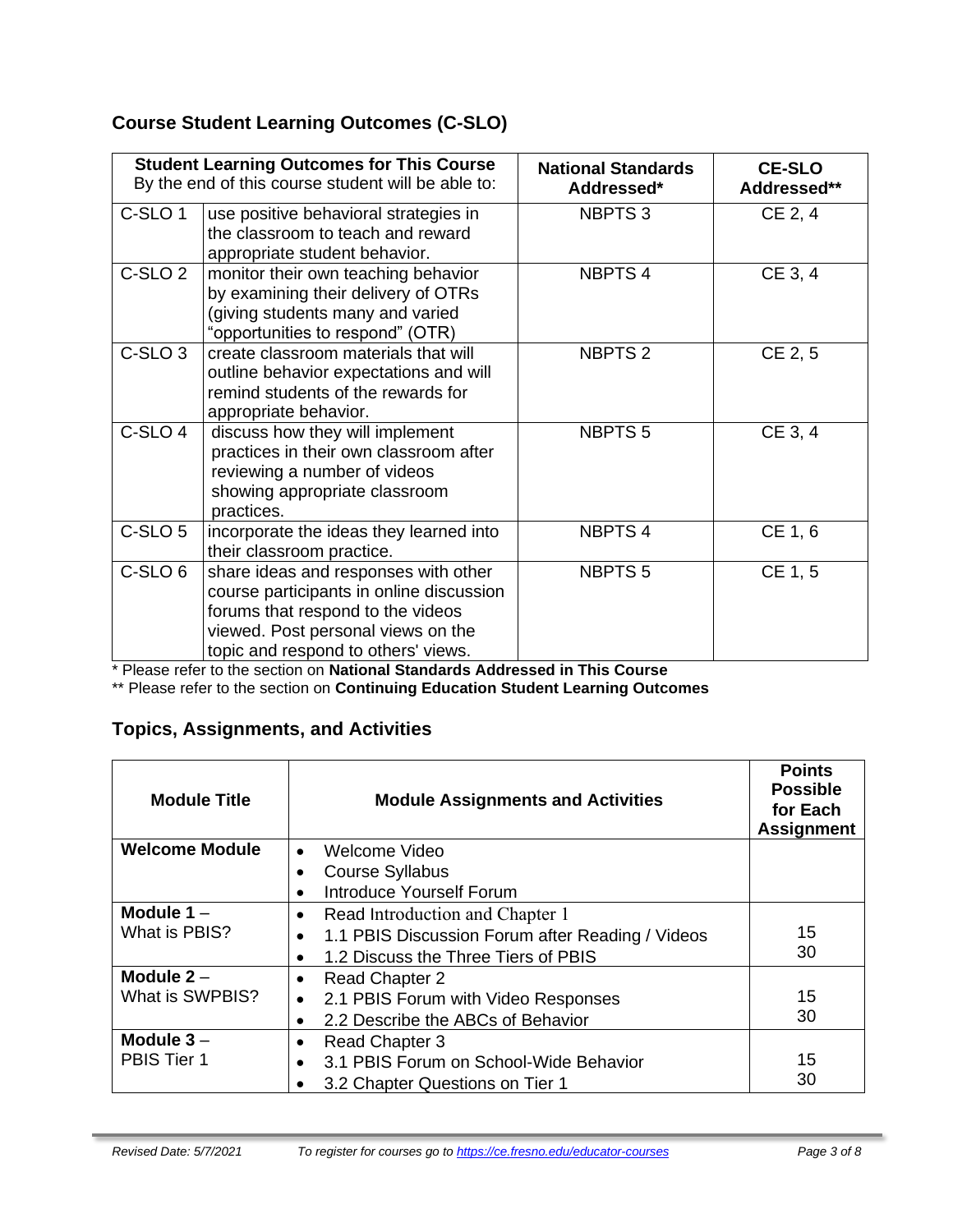| Module $4-$                                                                             | <b>Read Chapter 4</b><br>$\bullet$                                                                                                                                     |                |
|-----------------------------------------------------------------------------------------|------------------------------------------------------------------------------------------------------------------------------------------------------------------------|----------------|
| PBIS is Data Driven                                                                     | 4.1 Team Implementation Checklist Response<br>$\bullet$                                                                                                                | 20             |
| Module $5-$<br><b>Actively Engaging</b><br>Students /<br>Maximizing<br><b>Structure</b> | Read Chapter 5<br>$\bullet$<br>5.1 PBIS Forum on Engagement<br>5.2 Choice Activity<br>$\bullet$                                                                        | 15<br>30       |
| Module $6-$<br>Strategies to<br><b>Reinforce Positive</b><br><b>Behavior</b>            | Read Chapter 6<br>$\bullet$<br>6.1 Forum on Reinforcing Positive Behavior<br>$\bullet$                                                                                 | 15             |
| Module $7 -$<br><b>Behavior</b><br>Modifications                                        | Read Chapters 7-8<br>$\bullet$<br>7.1 Forum on Teaching Behavioral Expectations<br>7.2 Forum on Bullying<br>$\bullet$<br>7.3 Questions from chapter 8 of the text      | 15<br>15<br>30 |
| Module $8-$<br>PBIS Tier 2                                                              | Read Chapter 9<br>$\bullet$<br>8.1 Forum on Tier 2<br>$\bullet$<br>8.2 Questions from chapter 9 of the text<br>$\bullet$                                               | 15<br>30       |
| Module $9-$<br>PBIS Tier 3                                                              | Read Chapter 10<br>٠<br>9.1 Forum on Tier 3<br>$\bullet$<br>9.2 Questions from chapter 10 of the text<br>$\bullet$                                                     | 15<br>30       |
| Course Wrap-up-<br>Grading and<br>Evaluation                                            | <b>Final Reflection Forum</b><br>$\bullet$<br><b>Course Evaluation</b><br>$\bullet$<br><b>Course Completion Checklist</b><br><b>Grade Request / Transcript Request</b> |                |
|                                                                                         | <b>TOTAL POINTS</b>                                                                                                                                                    | 365 points     |

# **Grading Policies, Rubrics, and Requirements for Assignments**

#### **Grading Policies**

- Assignments will be graded per criteria presented in the course rubrics.
- $A = 90-100\%$  and  $B = 80-89\%$ , (anything below 80% will not receive credit.)
- The discernment between an A or a B letter grade is at the discretion of the instructor based on the quality of work submitted (see course rubrics).
- Coursework falling below a B grade will be returned with further instructions.
- All assignments must be completed to receive a grade and are expected to reflect the quality that teacher-training institutions require of professional educators. If completed assignments do not meet this standard, students will be notified with further instructions from the instructor.

#### **Grading Rubrics**

| Grade | <b>Percent</b> | <b>Description</b> | <b>Rubric</b>                                                                                                                                                                        |
|-------|----------------|--------------------|--------------------------------------------------------------------------------------------------------------------------------------------------------------------------------------|
|       | 90-100%        | Excellent          | Meets all course / assignment requirements with<br>significant evidence of subject mastery and<br>demonstration of excellent graduate level<br>professional development scholarship. |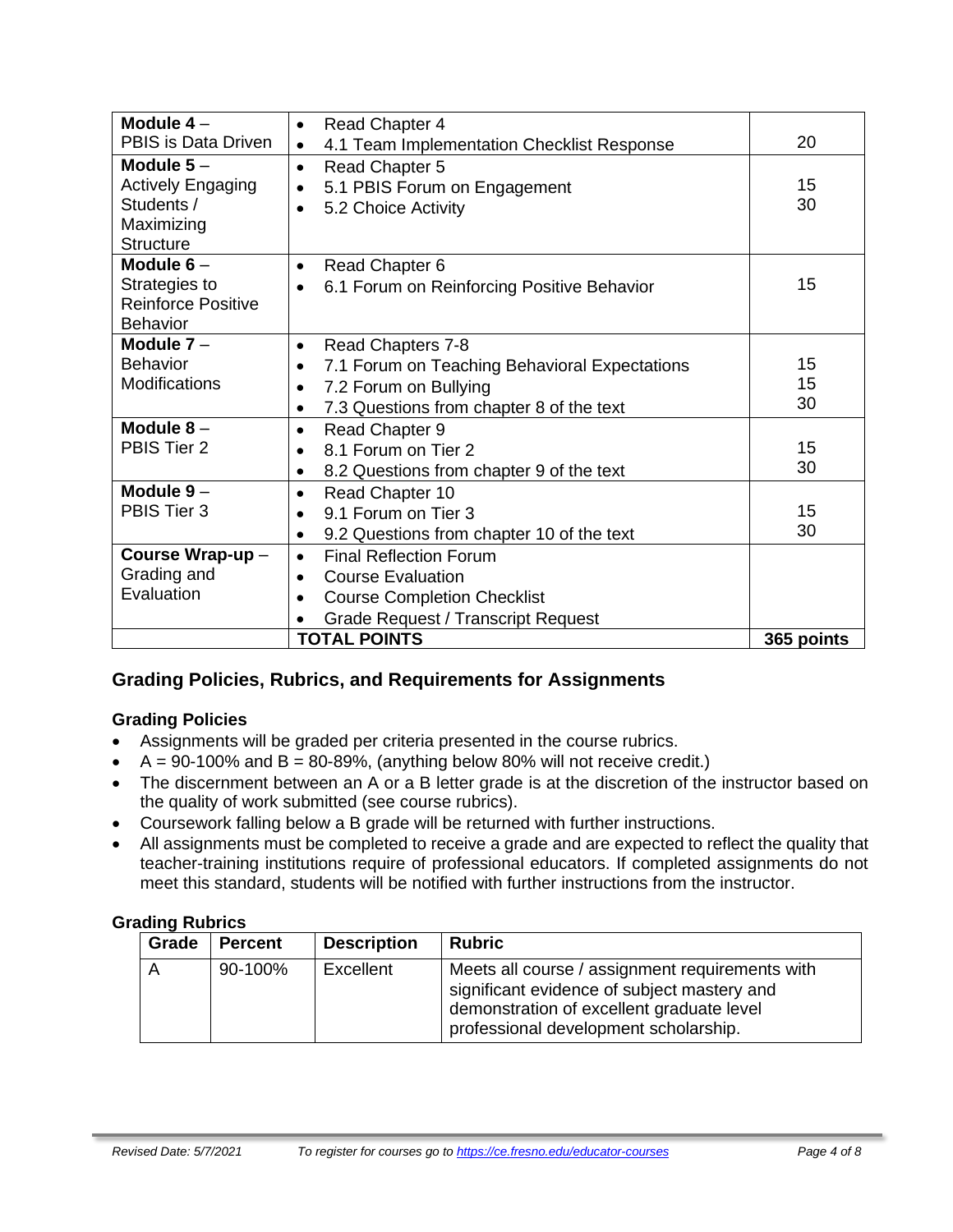| B         | 80-89%    | Very Good    | Adequately meets criteria for all course/assignment<br>requirements - demonstrates subject competency<br>with very good graduate level professional<br>development scholarship.                 |
|-----------|-----------|--------------|-------------------------------------------------------------------------------------------------------------------------------------------------------------------------------------------------|
| <b>NC</b> | Below 80% | Unacceptable | Does not meet the minimum criteria for all<br>course/assignment requirements and demonstrated<br>little, if any, evidence of acceptable graduate level<br>professional development scholarship. |

#### **Writing Requirements**

- **Superior:** Writing is clear, succinct, and reflects graduate level expectations. Clearly addresses all parts of the writing task. Maintains a consistent point of view and organizational structure. Includes relevant facts, details, and explanations.
- **Standard:** Writing is acceptable with very few mistakes in grammar and spelling. Addresses most parts of the writing task. Maintains a mostly consistent point of view and organizational structure. Includes mostly relevant facts, details, and explanations.
- **Sub-standard:** Writing contains noticeable mistakes in grammar and spelling. Does not address all parts of the writing task. Lacks a consistent point of view and organizational structure. May include marginally relevant facts, details, and explanations.

#### **Lesson Plan Requirements**

- **Superior:** Instructional goals and objectives clearly stated. Instructional strategies appropriate for learning outcome(s). Method for assessing student learning and evaluating instruction is clearly delineated and authentic. All materials necessary for student and teacher to complete lesson clearly listed.
- **Standard:** Instructional goals and objectives are stated but are not easy to understand. Some instructional strategies are appropriate for learning outcome(s). Method for assessing student learning and evaluating instruction is present. Most materials necessary for student and teacher to complete lesson are listed.
- **Sub-standard:** Instructional goals and objectives are not stated. Learners cannot tell what is expected of them. Instructional strategies are missing or strategies used are inappropriate. Method for assessing student learning and evaluating instruction is missing. Materials necessary for student and teacher to complete lesson are missing.

#### **Instructor/Student Contact Information**

Throughout the course participants will be communicating with the instructor and their classmates on a regular basis using asynchronous discussion forums. Students are provided with instructor contact information in the event they want to make email or phone contact. In addition, students are encouraged to email or phone the instructor at any time. Students will also receive feedback on the required assignments as they are submitted.

#### **Discussion Forums**

Participation is an important expectation of this course and all online courses. Online discussions promote reflection and analysis while allowing students to appreciate and evaluate positions that others express. While students may not be engaging with the same students throughout this course they will be expected to offer comments, questions, and replies to the discussion question whenever possible. The faculty role in the discussion forum is that of an observer and facilitator.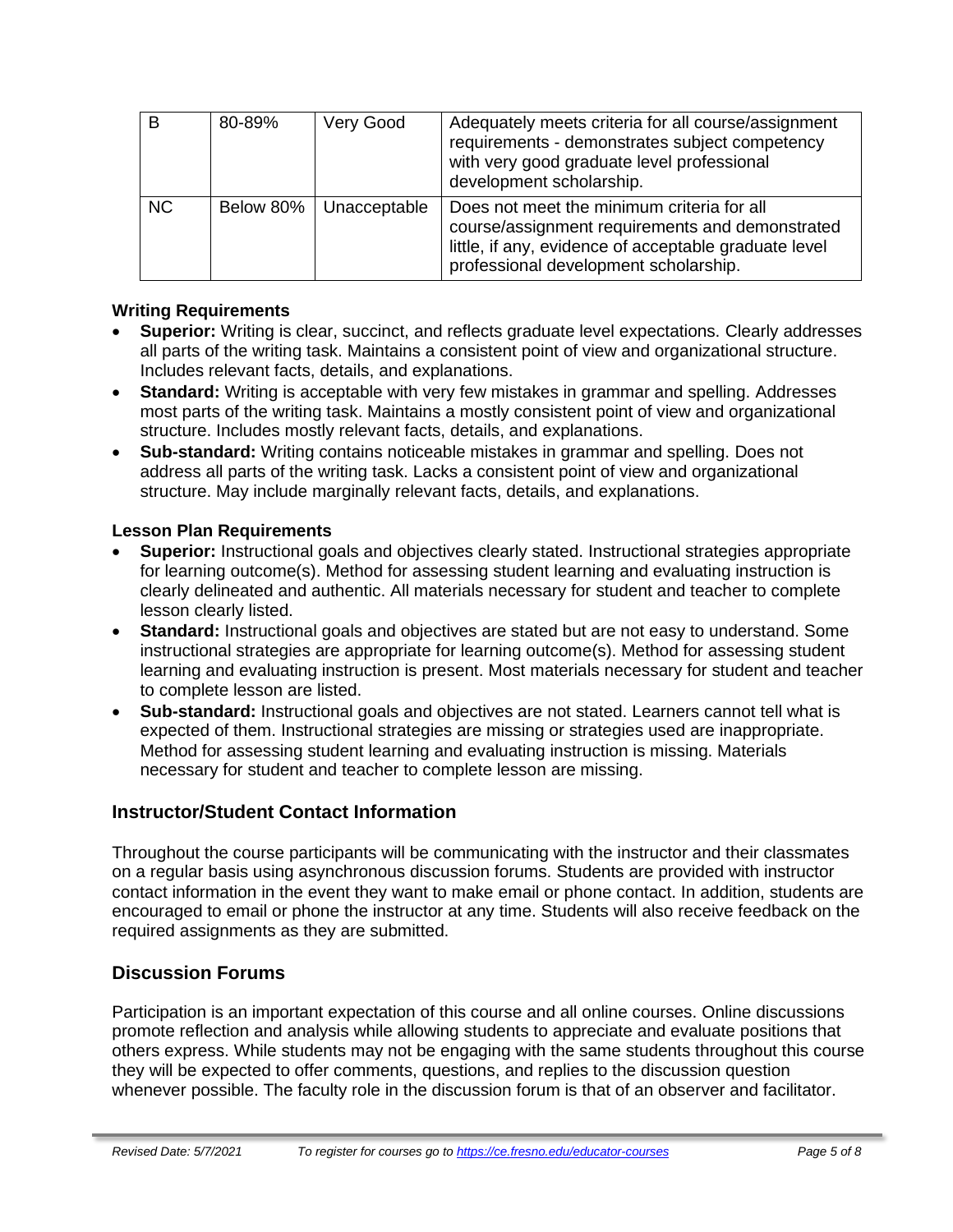#### **Coursework Hours**

Based on the Carnegie Unit standard, a unit of graduate credit measures academic credit based on the number of hours the student is engaged in learning. This includes all time spent on the course: reading the textbook, watching videos, listening to audio lessons, researching topics, writing papers, creating projects, developing lesson plans, posting to discussion boards, etc. Coursework offered for FPU Continuing Education graduate credit adheres to 45 hours per semester unit for the 900-level courses. Therefore, a student will spend approximately 135 hours on a typical 3-unit course.

## **Services for Students with Disabilities**

Students with disabilities are eligible for reasonable accommodations in their academic work in all classes. In order to receive assistance, the student with a disability must provide the Academic Support Center with documentation, which describes the specific disability. The documentation must be from a qualified professional in the area of the disability (i.e. psychologist, physician or educational diagnostician). Students with disabilities should contact the Academic Support Center to discuss academic and other needs as soon as they are diagnosed with a disability. Once documentation is on file, arrangements for reasonable accommodations can be made. For more information and for downloadable forms, please go to [https://www.fresno.edu/students/academic](https://www.fresno.edu/students/academic-support/services-students-disabilities)[support/services-students-disabilities.](https://www.fresno.edu/students/academic-support/services-students-disabilities)

## **Plagiarism and Academic Honesty**

All people participating in the educational process at Fresno Pacific University are expected to pursue honesty and integrity in all aspects of their academic work. Academic dishonesty, including plagiarism, will be handled per the procedures set forth in the Fresno Pacific University Catalogue <https://www.fresno.edu/students/registrars-office/academic-catalogs>

# **Technology Requirements**

To successfully complete the course requirements, course participants will need Internet access, can send and receive email, know how to manage simple files in a word processing program, and have a basic understanding of the Internet. Please remember that the instructor is not able to offer technical support. If you need technical support, please contact your Internet Service Provider.

**Moodle:** This course will be delivered totally online. Moodle is a learning management system that provides students access to online resources, documents, graded assignments, quizzes, discussion forums, etc. Moodle is easy to learn and has a friendly user interface. To learn more about Moodle, go to [https://docs.moodle.org/33/en/Student\\_FAQ.](https://docs.moodle.org/33/en/Student_FAQ) There are also some student tutorials on the Center for Online Learning website at Fresno Pacific University - [https://col.fresno.edu/student.](https://col.fresno.edu/student)

**Moodle Site Login and Passwords:** Students will need to have internet access to log onto [https://ce-connect.fresno.edu.](https://ce-connect.fresno.edu/) The username and password numbers for Moodle access will be sent to you by the university using the email address you submitted at the time of registration. The instructor will then contact you with a welcome communication. If you need help with your username and password recovery, please contact the Continuing Education office at (800) 372- 5505 or (559) 453-2000 during regular office hours - Mon-Fri 8:00 am to 5:00 pm. or email them at [prof.dev@fresno.edu.](mailto:prof.dev@fresno.edu)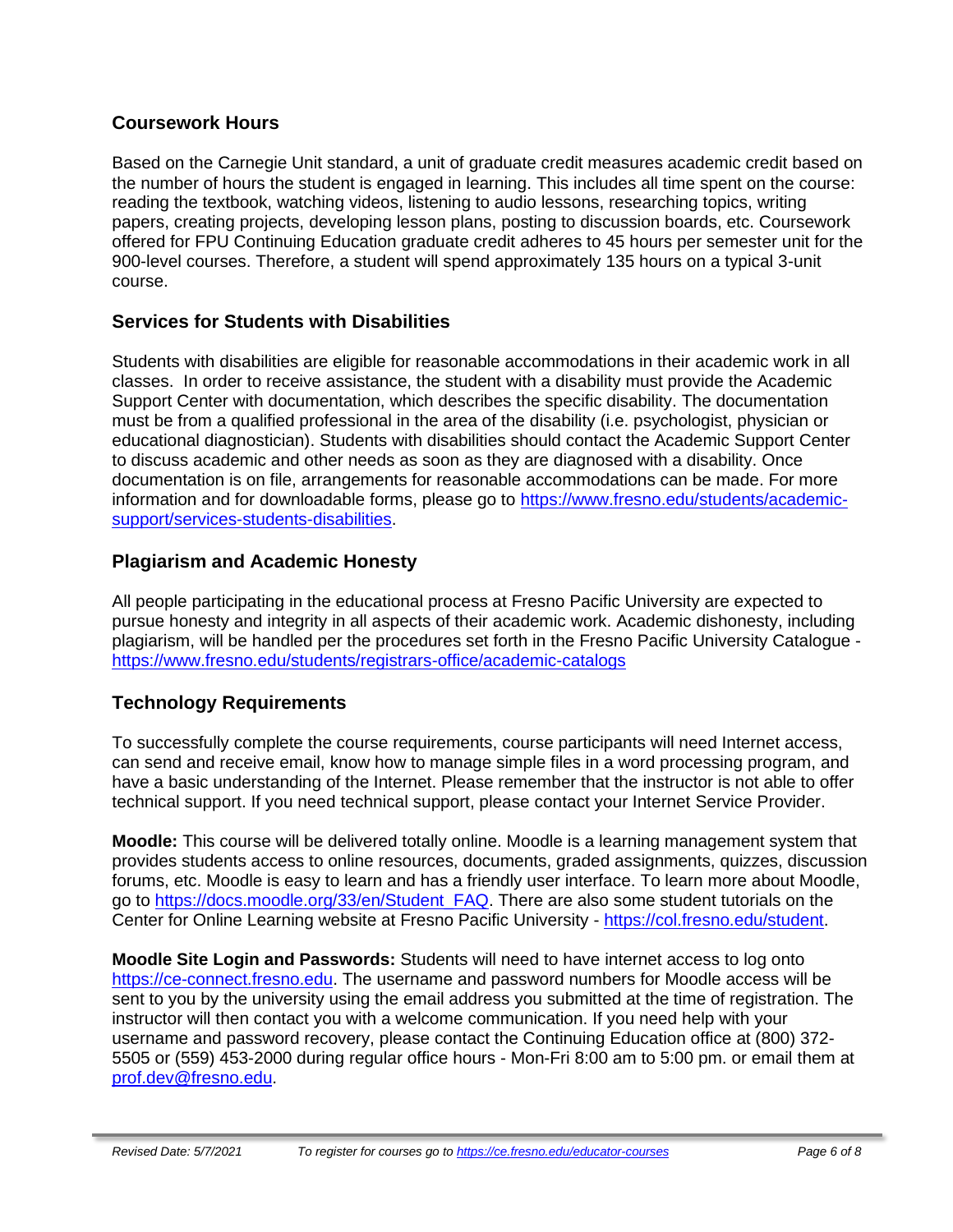**Getting Help with Moodle:** If you need help with Moodle, please contact the Center for Online Learning (COL), by telephone or the website. Help by phone (559) 453-3460 is available Mon-Thurs 8:00 am to 8:00 pm and on Fridays from 8:00 am to 5:00 pm, or by filling out a "Request Services" form at [https://col.fresno.edu/contact/request-services.](https://col.fresno.edu/contact/request-services) Please identify that you are with the "School = Continuing Education".

# **Final Course Grade and Transcripts**

When all work for the course has been completed, students will need to logon to the Continuing Education website [\(https://ce.fresno.edu/my-account\)](https://ce.fresno.edu/my-account) and "Request Final Grade". Once the instructor receives the requests and submits the grade online, students may log back in to view their Final Grade Report or order transcripts online. Please allow at least two weeks for the final grade to be posted. For more information, see the Continuing Education Policies and Procedures at [https://ce.fresno.edu/ce-policies-and-procedures.](https://ce.fresno.edu/ce-policies-and-procedures)

## **University Policies and Procedures**

Students are responsible for becoming familiar with the information presented in the Academic Catalog and for knowing and observing all policies and procedures related to their participation in the university community. A summary of university policies may be found on the university website at [https://www.fresno.edu/students/registrars-office/academic-catalogs.](https://www.fresno.edu/students/registrars-office/academic-catalogs)

# **Fresno Pacific University Student Learning Outcomes (FPU-SLO)**

| FPU-SLO 1            | Student Learning Outcomes Oral Communication: Students will exhibit             |
|----------------------|---------------------------------------------------------------------------------|
|                      | clear, engaging, and confident oral communication - in both individual and      |
|                      | group settings – and will critically evaluate content and delivery components.  |
| FPU-SLO <sub>2</sub> | Written Communication: Students will demonstrate proficient written             |
|                      | communication by articulating a clear focus, synthesizing arguments, and        |
|                      | utilizing standard formats in order to <i>inform</i> and persuade others.       |
| FPU-SLO <sub>3</sub> | Content Knowledge: Students will demonstrate comprehension of content-          |
|                      | specific knowledge and the ability to apply it in theoretical, personal,        |
|                      | professional, or societal contexts.                                             |
| FPU-SLO 4            | Reflection: Students will reflect on their personal and professional growth and |
|                      | provide evidence of how such reflection is utilized to manage personal and      |
|                      | vocational improvement.                                                         |
| FPU-SLO <sub>5</sub> | Critical Thinking: Students will apply critical thinking competencies by        |
|                      | generating probing questions, recognizing underlying assumptions,               |
|                      | interpreting and evaluating relevant information, and applying their            |
|                      | understandings to new situations.                                               |
| FPU-SLO 6            | Moral Reasoning: Students will <i>identify</i> and apply moral reasoning and    |
|                      | ethical decision-making skills, and articulate the norms and principles         |
|                      | underlying a Christian world-view.                                              |
| FPU-SLO <sub>7</sub> | Service: Students will demonstrate service and reconciliation as a way of       |
|                      | leadership.                                                                     |
| FPU-SLO 8            | Cultural and Global Perspective: Students will identify personal, cultural,     |
|                      | and global perspectives and will employ these perspectives to evaluate          |
|                      | complex systems.                                                                |
| FPU-SLO <sub>9</sub> | Quantitative Reasoning: Students will accurately compute calculations and       |
|                      | symbolic operations and explain their use in a field of study.                  |